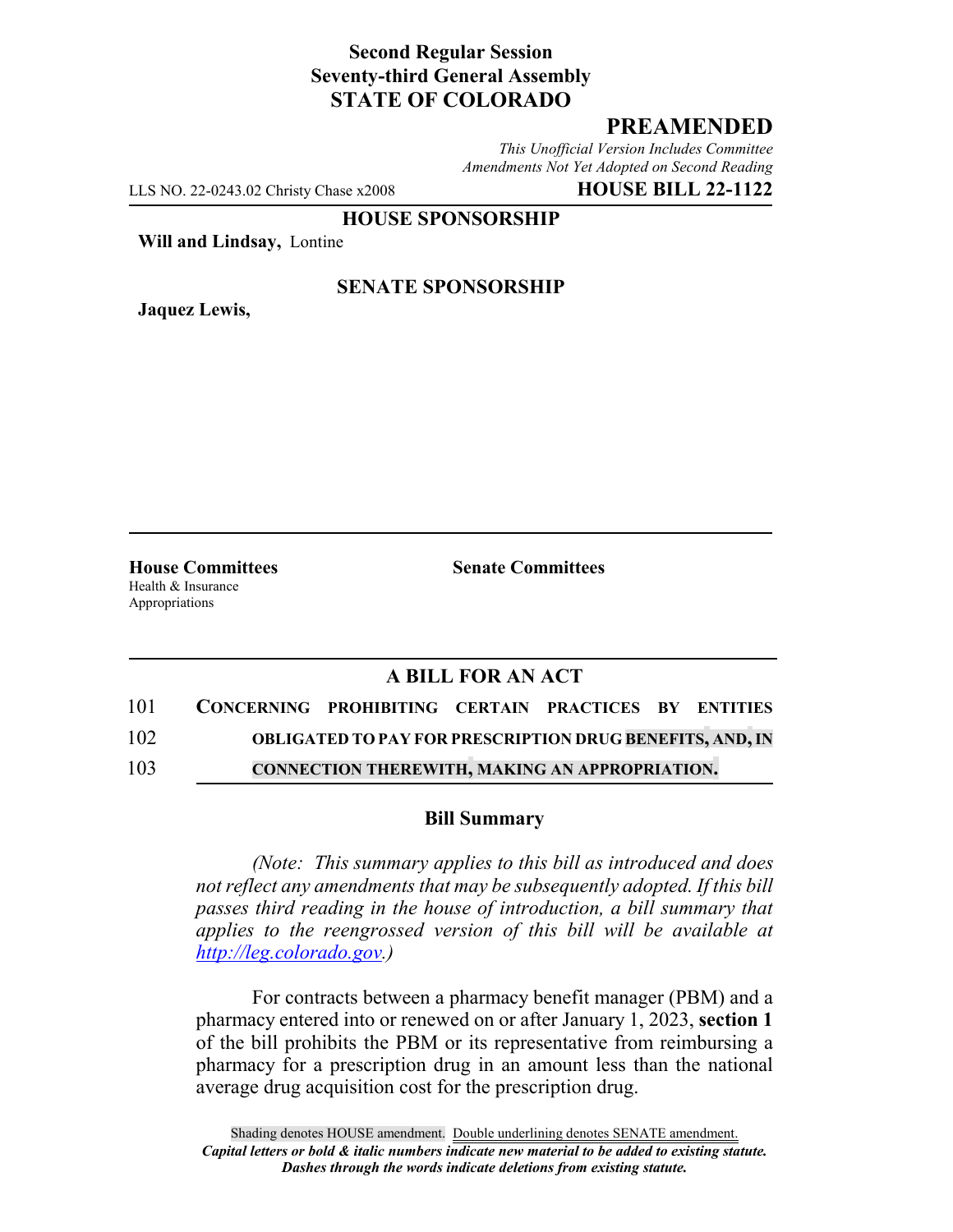**Section 2** enacts the "Colorado 340B Prescription Drug Program Anti-discrimination Act" (act), which prohibits health insurers, PBMs, and other third-party payers (third-party payers) from discriminating against entities, including pharmacies, participating in the federal 340B drug pricing program (340B covered entity). Specifically, the bill prohibits a third-party payer from:

- Refusing to reimburse a 340B covered entity for dispensing 340B drugs, imposing additional requirements or restrictions on 340B covered entities, or reimbursing a 340B covered entity for a 340B drug at a rate lower than the amount paid for the same drug to pharmacies that are not 340B covered entities;
- ! Assessing a fee, charge back, or other adjustment against a 340B covered entity, or restricting a 340B covered entity's access to the third-party payer's pharmacy network, because the covered entity participates in the 340B drug pricing program;
- Requiring a 340B covered entity to contract with a specific pharmacy or health coverage plan in order to access the third-party payer's pharmacy network;
- Imposing a restriction or an additional charge on a patient who obtains a prescription drug from a 340B covered entity; or
- Restricting the methods by which a 340B covered entity may dispense or deliver 340B drugs.

**Section 2** makes a violation of the act an unfair or deceptive act or practice in the business of insurance and authorizes the commissioner of insurance to adopt rules to implement the act.

 *Be it enacted by the General Assembly of the State of Colorado:* **SECTION 1.** In Colorado Revised Statutes, 10-16-122.1, **add** 3 (3.5), (5)(a.5), and (5)(h) as follows: **10-16-122.1. Contracts between PBMs and pharmacies - carrier submit list of PBMs - prohibited practices - exception - short title - definitions.** (3.5) FOR ANY CONTRACT BETWEEN A PBM AND A PHARMACY ENTERED INTO OR RENEWED ON OR AFTER JANUARY 1, 2023, A PBM OR THE REPRESENTATIVE OF A PBM SHALL NOT REIMBURSE A PHARMACY FOR A PRESCRIPTION DRUG IN AN AMOUNT THAT IS LESS THAN: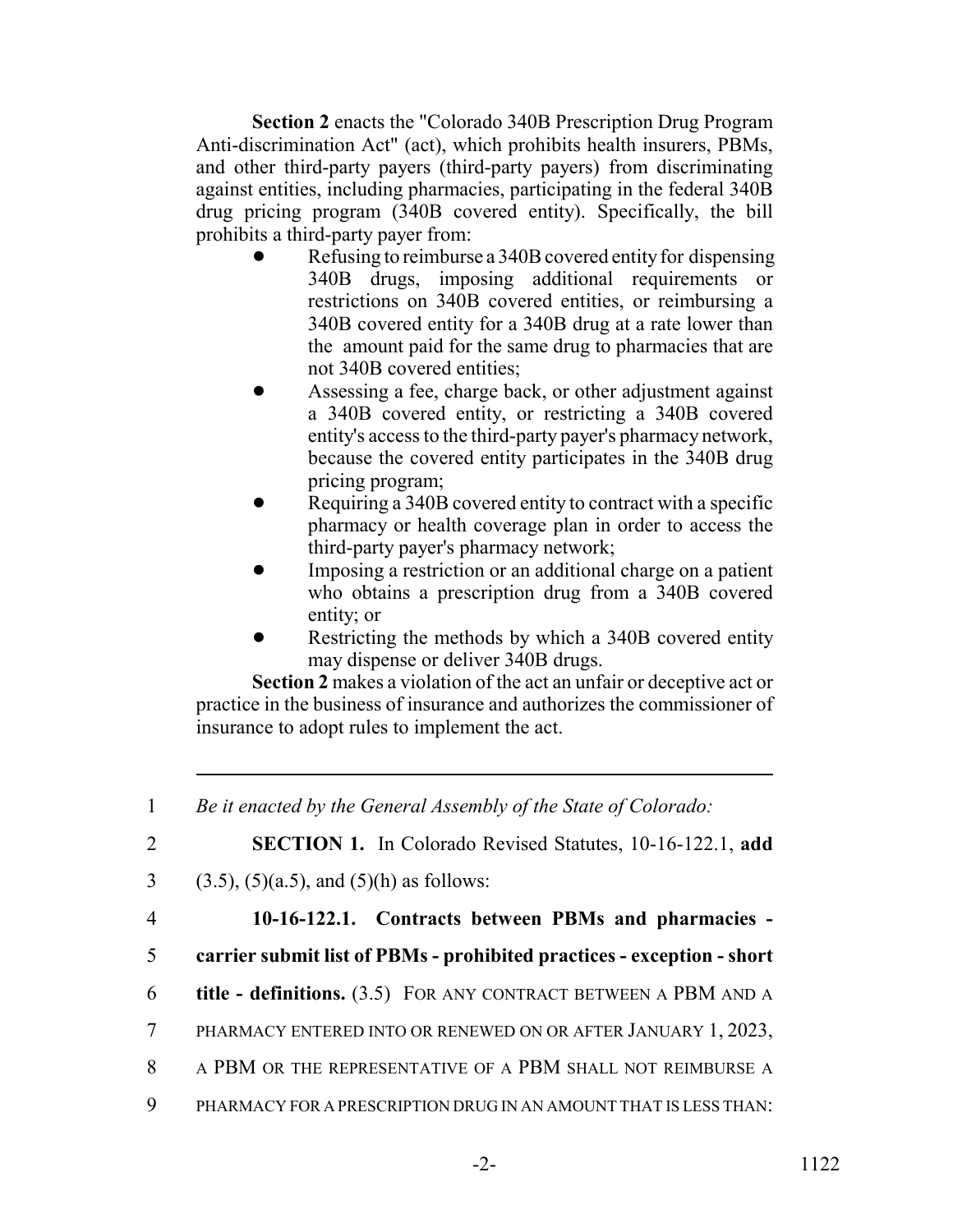(a) THE NATIONAL AVERAGE DRUG ACQUISITION COST FOR THE PRESCRIPTION DRUG AT THE TIME THE DRUG IS ADMINISTERED OR DISPENSED, PLUS A PROFESSIONAL DISPENSING FEE; OR

 (b) IF THE NATIONAL AVERAGE DRUG ACQUISITION COST IS NOT AVAILABLE AT THE TIME A PRESCRIPTION DRUG IS ADMINISTERED OR DISPENSED, THE WHOLESALE ACQUISITION COST OF THE DRUG, PLUS A PROFESSIONAL DISPENSING FEE.

 (5) As used in this section and section 10-16-122.9, unless the context otherwise requires:

 (a.5) "NATIONAL AVERAGE DRUG ACQUISITION COST" MEANS THE 11 DRUG PRICING BENCHMARK DEVELOPED BY THE FEDERAL CENTERS FOR MEDICARE AND MEDICAID SERVICES IN THE UNITED STATES DEPARTMENT OF HEALTH AND HUMAN SERVICES, WHICH BENCHMARK IS BASED ON DATA COLLECTED FROM A MONTHLY NATIONWIDE SURVEY OF RETAIL COMMUNITY PHARMACY OUTPATIENT DRUG PRICES.

 (h) "WHOLESALE ACQUISITION COST" HAS THE MEANING SET FORTH IN 42 U.S.C. SEC. 1395w-3a (c)(6)(B).

 **SECTION 2.** In Colorado Revised Statutes, **add** part 15 to article 16 of title 10 as follows:

 PART 15 340B PRESCRIPTION DRUG PROGRAM ANTI-DISCRIMINATION ACT **10-16-1501. Short title.** The short Title of this part 15 is the "COLORADO 340BPRESCRIPTION DRUG PROGRAM ANTI-DISCRIMINATION ACT". **10-16-1502. Legislative declaration.** (1) THE GENERAL 27 ASSEMBLY DECLARES THAT THE PURPOSE OF THIS PART 15 IS TO: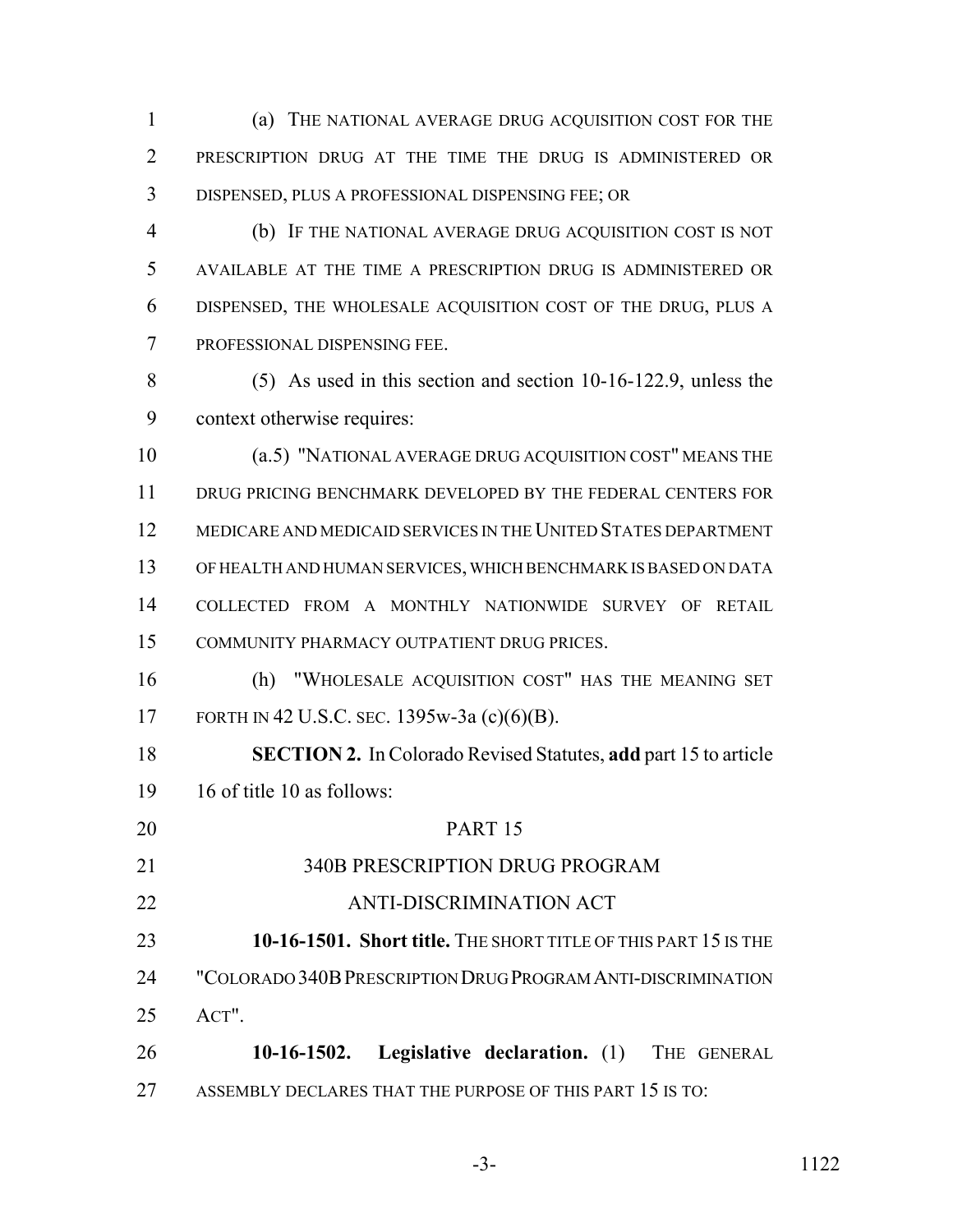(a) PROHIBIT A PHARMACY BENEFIT MANAGER OR CARRIER FROM IMPOSING FEES, CHARGE BACKS, OR OTHER ADJUSTMENTS ON COVERED ENTITIES OR CONTRACT PHARMACIES BASED ON THEIR PARTICIPATION IN THE 340B DRUG PRICING PROGRAM;

 (b) PROHIBIT A PHARMACY BENEFIT MANAGER OR CARRIER FROM REQUIRING A CLAIM FOR A DRUG TO INCLUDE A MODIFIER TO INDICATE THAT THE DRUG IS A 340B DRUG UNLESS THE CLAIM IS FOR PAYMENT, 8 DIRECTLY OR INDIRECTLY, BY THE MEDICAID PROGRAM; AND

 (c) PROVIDE FOR POWERS AND DUTIES OF THE COMMISSIONER AND THE DIVISION.

 **10-16-1503. Definitions.** AS USED IN THIS PART 15, UNLESS THE 12 CONTEXT OTHERWISE REQUIRES:

 (1) "340B COVERED ENTITY" MEANS A COVERED ENTITY, AS DEFINED IN SECTION 340B (a)(4) OF THE FEDERAL "PUBLIC HEALTH SERVICE ACT", 42 U.S.C. SEC. 256b (a)(4), AS AMENDED.

 (2) "340B DRUG" MEANS A DRUG PURCHASED THROUGH THE 340B DRUG PRICING PROGRAM BY A 340B COVERED ENTITY.

 (3) "340B DRUG PRICING PROGRAM" OR "340B PROGRAM" MEANS 19 THE PROGRAM DESCRIBED IN 42 U.S.C. SEC. 256b.

 (4) "CONTRACT PHARMACY" MEANS A PHARMACY OPERATING UNDER CONTRACT WITH A 340B COVERED ENTITY TO PROVIDE DISPENSING 22 SERVICES TO THE 340B COVERED ENTITY AS DESCRIBED IN 75 FED. REG. 23 10272 (2010) OR ANY SUPERSEDING GUIDANCE.

 (5) (a) "DRUG COVERAGE" MEANS COVERAGE OR PAYMENT FOR A PRESCRIPTION DRUG DISPENSED BY A PHARMACY TO A PATIENT PURSUANT TO:

**(I) A HEALTH COVERAGE PLAN;** 

-4- 1122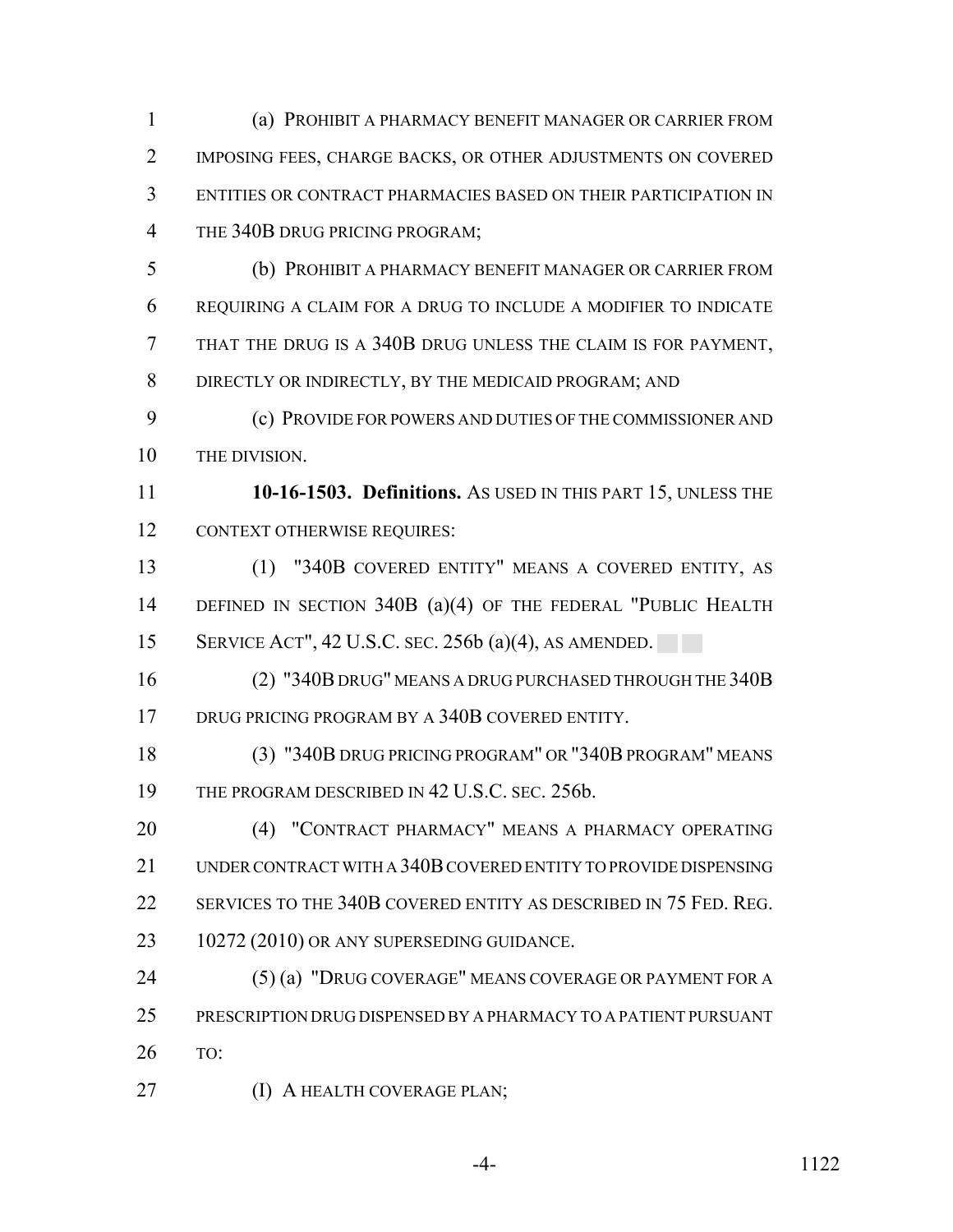(II) A MANAGED CARE ORGANIZATION, AS DEFINED IN SECTION 2  $25.5 - 5 - 403$  (5); OR

 (III) ANY OTHER CONTRACTUAL OR OTHER LEGAL OBLIGATION TO PROVIDE COVERAGE OR PAYMENT FOR A PRESCRIPTION DRUG DISPENSED BY A PHARMACY TO A PATIENT.

(b) "DRUG COVERAGE" DOES NOT INCLUDE:

 (I) REIMBURSEMENT FOR COVERED OUTPATIENT DRUGS, AS THAT TERM IS DEFINED IN SECTION 42 U.S.C. SEC. 1396r-8 (k)(2), ON A FEE-FOR-SERVICE BASIS UNDER THE MEDICAID PROGRAM; OR

 (II) ANY AMOUNTS PAID BY AN INDIVIDUAL ON THE INDIVIDUAL'S OWN BEHALF OR ON BEHALF OF ANOTHER INDIVIDUAL WITHOUT A CONTRACTUAL OR LEGAL OBLIGATION TO DO SO.

 (6) "MEDICAID PROGRAM" MEANS THE MEDICAL ASSISTANCE PROGRAM ESTABLISHED PURSUANT TO ARTICLES 4 TO 6 OF TITLE 25.5.

(7) (a) "THIRD PARTY" MEANS:

 (I) A CARRIER OR PHARMACY BENEFIT MANAGER THAT PROVIDES 17 OR MANAGES DRUG COVERAGE UNDER A HEALTH COVERAGE PLAN; OR

18 (II) A SYSTEM OF HEALTH INSURANCE FOR STATE OR LOCAL GOVERNMENT EMPLOYEES, THEIR DEPENDENTS, AND RETIREES, INCLUDING A GROUP BENEFIT PLAN, AS DEFINED IN SECTION 24-50-603 (9), AND A GROUP HEALTH CARE PROGRAM DESIGNED PURSUANT TO SECTION

24-51-1202.

**(b) "THIRD PARTY" DOES NOT INCLUDE:** 

**(I) AN INSURER THAT PROVIDES COVERAGE UNDER A POLICY OF** PROPERTY AND CASUALTY INSURANCE; OR

**(II) AN INSURER OR ENTITY THAT PROVIDES HEALTH COVERAGE,** BENEFITS, OR COVERAGE OF PRESCRIPTION DRUGS AS PART OF COVERAGE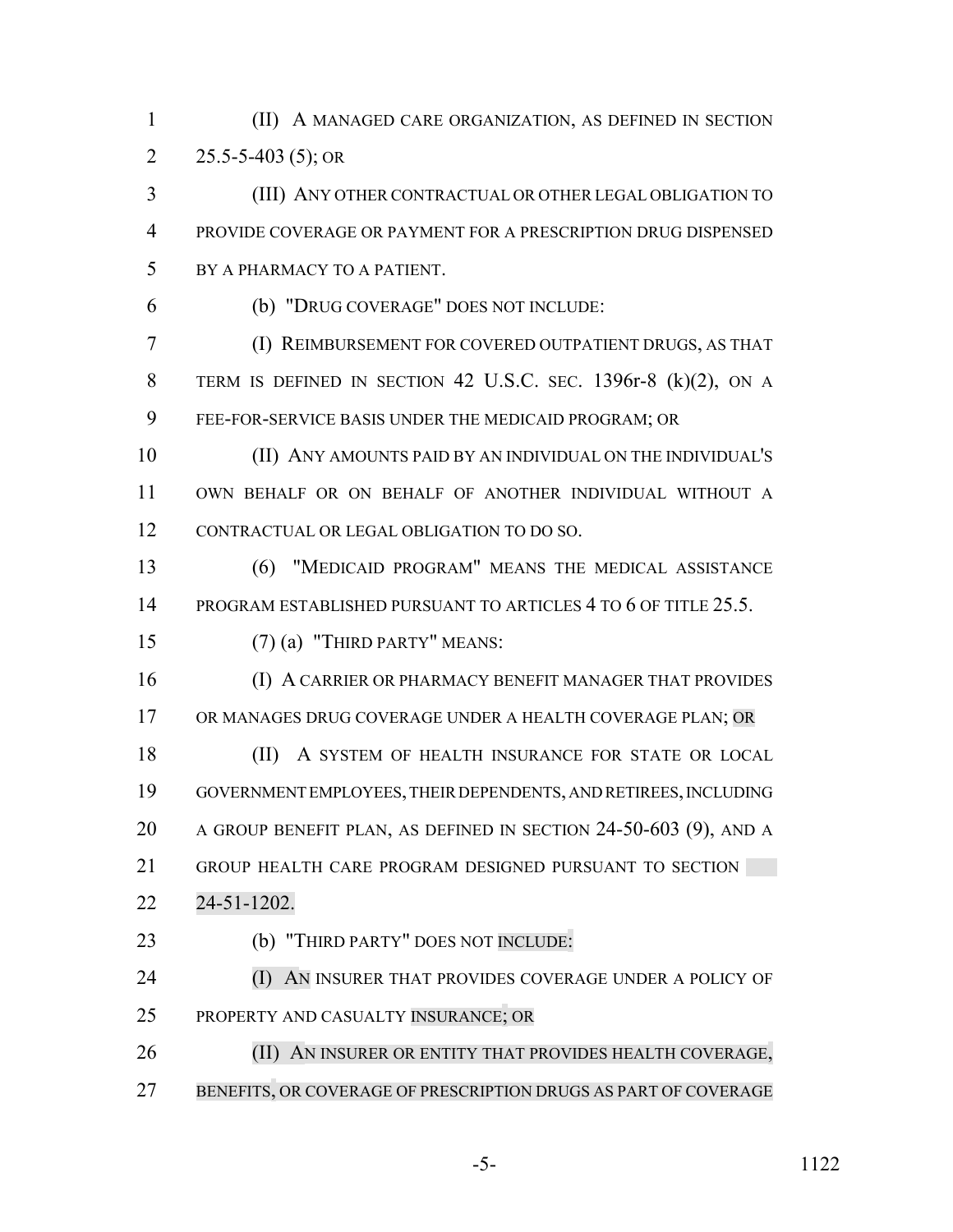REQUIRED UNDER THE "WORKERS' COMPENSATION ACT OF COLORADO", ARTICLES 40 TO 47 OF TITLE 8, OR WORKERS' COMPENSATION COVERAGE REQUIRED UNDER FEDERAL LAW.

 **10-16-1504. Applicability - exclusions.** (1) THIS PART 15 5 APPLIES TO ANY THIRD PARTY THAT REIMBURSES 340B COVERED ENTITIES OR CONTRACT PHARMACIES IN THIS STATE.

(2) NOTHING IN THIS PART 15:

**(a) PROHIBITS A THIRD PARTY FROM MAINTAINING DIFFERENTIAL**  REIMBURSEMENT RATES FOR PARTICIPATING AND NONPARTICIPATING PROVIDERS, SO LONG AS THE RATES ARE NOT DETERMINED ON THE BASIS OF A PROVIDER'S STATUS AS A 340B COVERED ENTITY OR CONTRACT PHARMACY;

 (b) AFFECTS A THIRD PARTY'S ABILITY TO ESTABLISH COVERAGE GUIDELINES AND EXCLUDE SPECIFIC DRUGS FROM ITS PRESCRIPTION DRUG FORMULARIES, SO LONG AS THE GUIDELINES AND EXCLUSIONS ARE NOT 16 DETERMINED ON THE BASIS OF A PROVIDER'S STATUS AS A 340B COVERED ENTITY OR CONTRACT PHARMACY OR OF A DRUG'S STATUS AS A 340B DRUG; OR

 (c) REQUIRES A THIRD PARTY TO CONTRACT WITH A 340B COVERED ENTITY OR CONTRACT PHARMACY FOR PURPOSES OF PARTICIPATING IN THE THIRD PARTY'S NETWORK, SO LONG AS THE THIRD PARTY'SCONTRACTING DECISIONS ARE NOT DETERMINED ON THE BASIS OF A PROVIDER'S STATUS AS A 340B COVERED ENTITY OR CONTRACT PHARMACY.

 **10-16-1505. Prohibition on 340B discrimination.** (1) A THIRD PARTY THAT REIMBURSES A 340B COVERED ENTITY OR CONTRACT PHARMACY FOR 340B DRUGS SHALL NOT: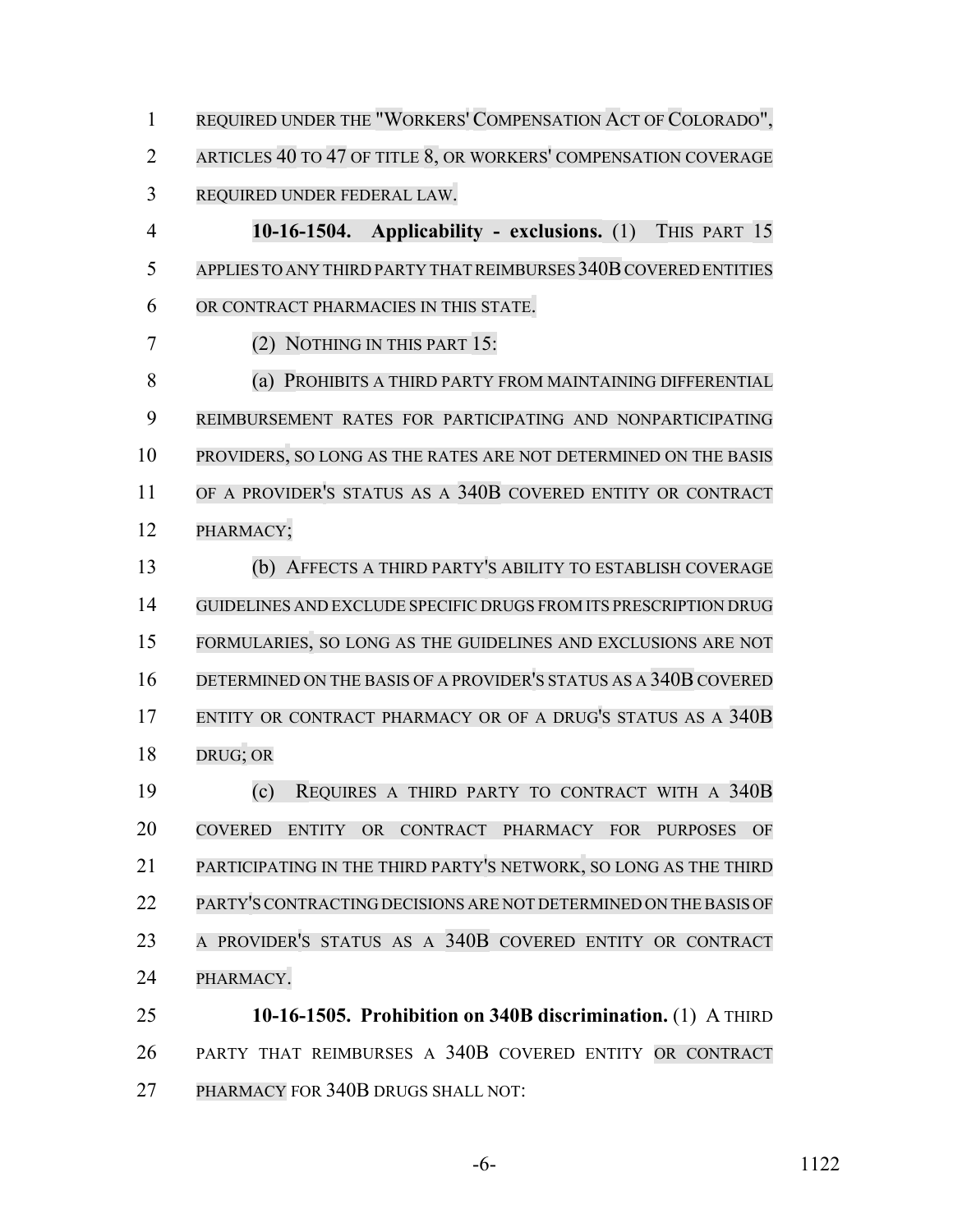(a) REIMBURSE THE 340B COVERED ENTITY OR CONTRACT PHARMACY FOR A PHARMACY-DISPENSED DRUG AT A RATE LOWER THAN THE AMOUNT PAID FOR THE SAME DRUG TO PHARMACIES SIMILAR IN PRESCRIPTION VOLUME THAT ARE NOT 340B COVERED ENTITIES OR CONTRACT PHARMACIES;

 (b) ASSESS ANY FEE, CHARGE BACK, OR OTHER ADJUSTMENT AGAINST THE 340B COVERED ENTITY OR CONTRACT PHARMACY ON THE 8 BASIS THAT THE 340B COVERED ENTITY OR CONTRACT PHARMACY PARTICIPATES IN THE 340B PROGRAM;

 (c) RESTRICT ACCESS TO THE THIRD PARTY'S PHARMACY NETWORK 11 FOR ANY 340B COVERED ENTITY OR CONTRACT PHARMACY ON THE BASIS THAT THE 340B COVERED ENTITY OR CONTRACT PHARMACY PARTICIPATES 13 IN THE 340B PROGRAM:

 (d) REQUIRE THE 340B COVERED ENTITY OR CONTRACT PHARMACY TO ENTER INTO A CONTRACT WITH A SPECIFIC PHARMACY OR HEALTH COVERAGE PLAN TO PARTICIPATE IN THE THIRD PARTY'S PHARMACY NETWORK;

 (e) CREATE A RESTRICTION OR AN ADDITIONAL CHARGE ON A PATIENT WHO CHOOSES TO RECEIVE DRUGS FROM A 340B COVERED ENTITY 20 OR CONTRACT PHARMACY;

**(f) RESTRICT THE METHODS BY WHICH A 340B COVERED ENTITY** OR CONTRACT PHARMACY MAY DISPENSE OR DELIVER 340B DRUGS;

23 (g) REFUSE TO PROVIDE REIMBURSEMENT OR COVERAGE FOR 340B DRUGS; OR

 (h) CREATE ANY ADDITIONAL REQUIREMENTS OR RESTRICTIONS ON 26 A 340B COVERED ENTITY OR CONTRACT PHARMACY.

(2) UNLESS A CLAIM IS FOR PAYMENT, DIRECTLY OR INDIRECTLY,

-7- 1122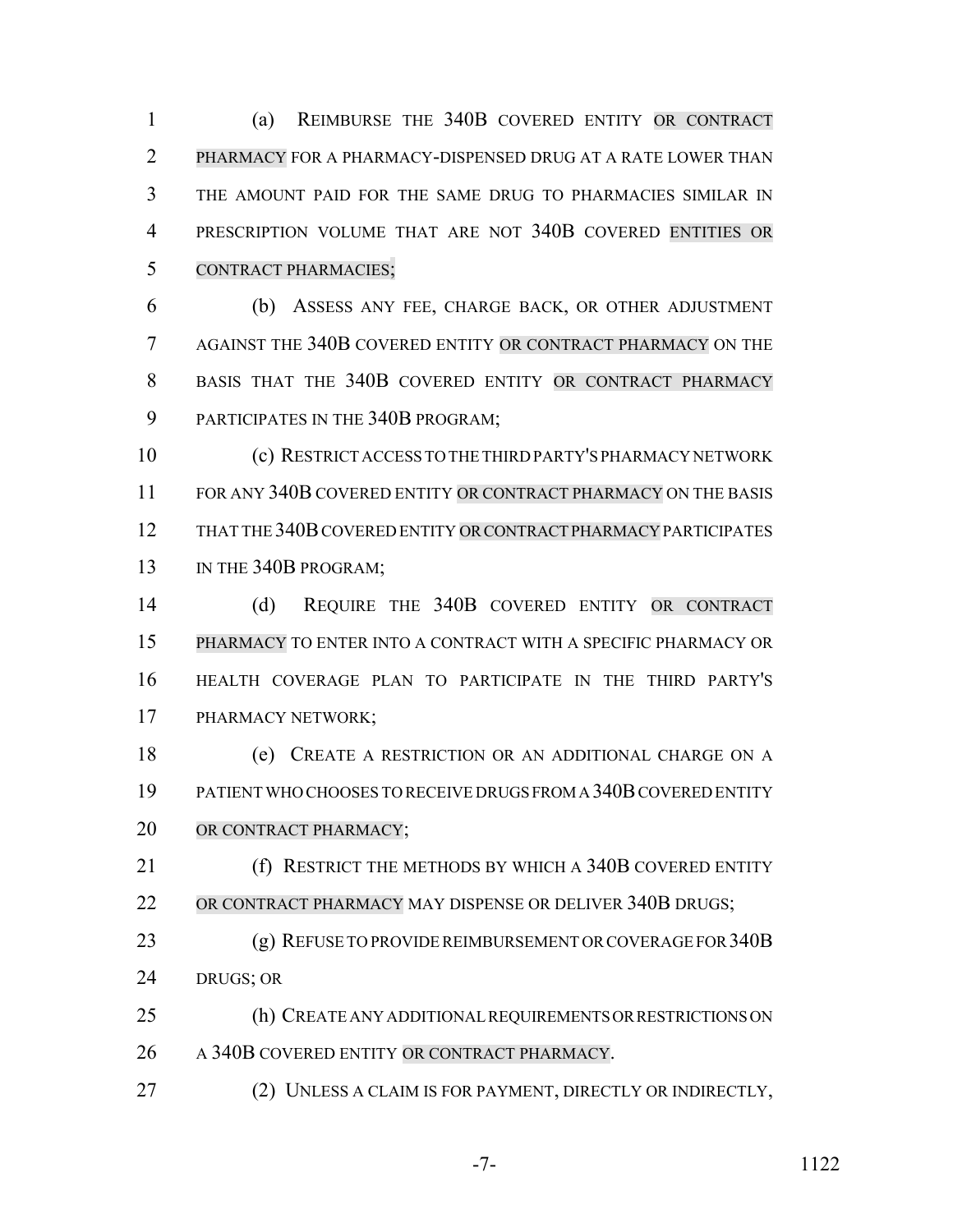1 BY THE MEDICAID PROGRAM, A PHARMACY BENEFIT MANAGER OR ANY 2 OTHER THIRD PARTY THAT REIMBURSES A 340B COVERED ENTITY OR CONTRACT PHARMACY FOR 340B DRUGS SHALL NOT REQUIRE A CLAIM FOR A 340B DRUG TO INCLUDE:

 (a) A MODIFIER TO INDICATE THAT THE DRUG IS A 340B DRUG; OR (b) ANY OTHER METHOD OF IDENTIFYING THE CLAIM FOR A 340B DRUG.

 (3) WITH RESPECT TO A PATIENT ELIGIBLE TO RECEIVE 340B DRUGS, A PHARMACY BENEFIT MANAGER OR ANY OTHER THIRD PARTY THAT MAKES PAYMENT FOR THE DRUGS SHALL NOT DISCRIMINATE AGAINST A 340B COVERED ENTITY OR CONTRACT PHARMACY IN A MANNER THAT PREVENTS OR INTERFERES WITH THE PATIENT'S CHOICE TO RECEIVE THE DRUGS FROM THE 340B COVERED ENTITY OR CONTRACT PHARMACY.

 **10-16-1506. Enforcement - rules.** (1) A THIRD PARTY THAT VIOLATES THIS PART 15 ENGAGES IN AN UNFAIR OR DECEPTIVE ACT OR PRACTICE IN THE BUSINESS OF INSURANCE UNDER SECTION 10-3-1104 17 (1)(tt), AND THE ACT OF THE THIRD PARTY THAT VIOLATES THIS PART 15 IS VOID AND UNENFORCEABLE.

 (2) THE COMMISSIONER MAY ADOPT RULES AS NECESSARY TO 20 IMPLEMENT THIS PART 15.

 **SECTION 3.** In Colorado Revised Statutes, 10-3-1104, **add** 22  $(1)(tt)$  as follows:

 **10-3-1104. Unfair methods of competition - unfair or deceptive practices.** (1) The following are defined as unfair methods of competition and unfair or deceptive acts or practices in the business of insurance:

**(tt) A VIOLATION OF PART 15 OF ARTICLE 16 OF THIS TITLE 10.**